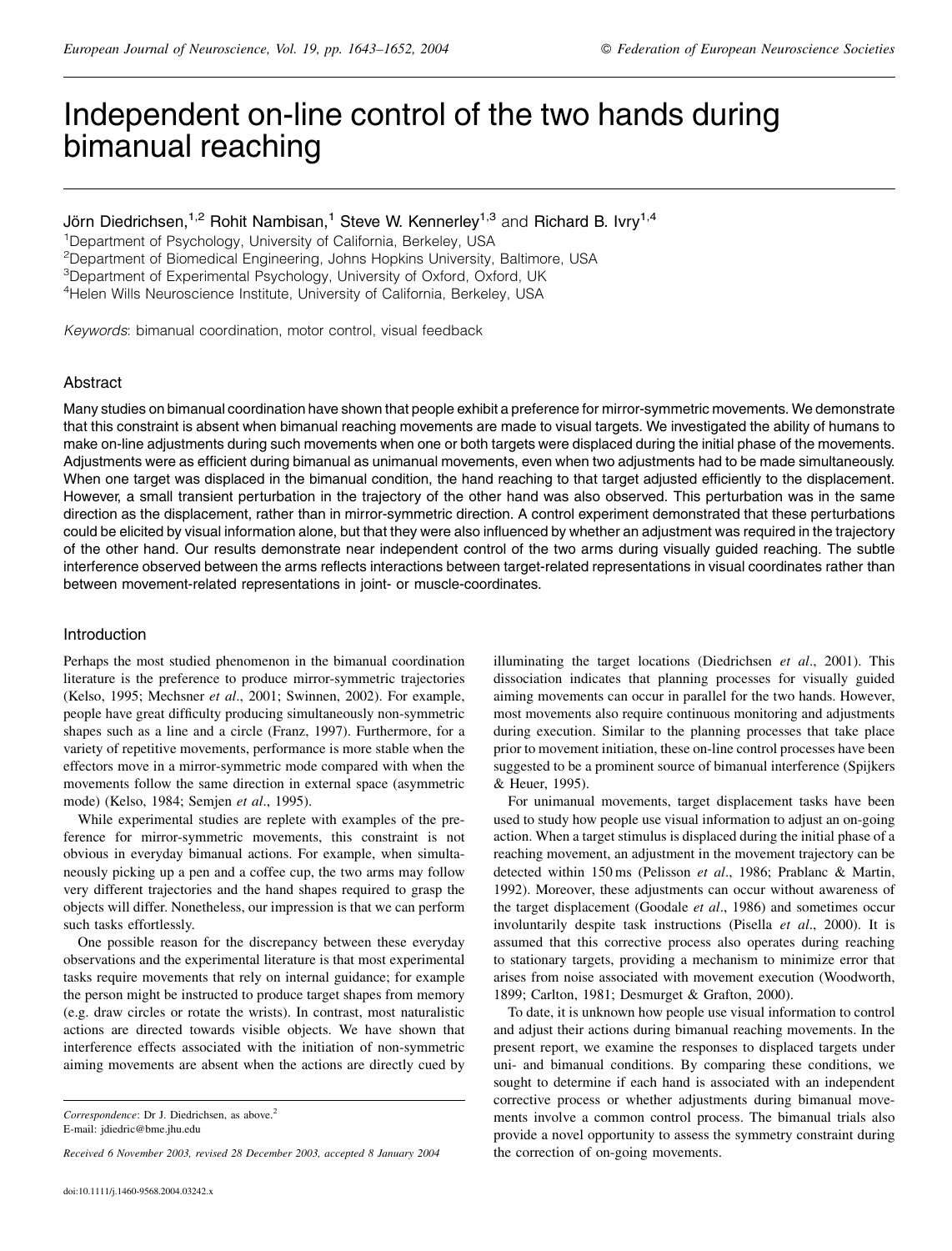# Materials and methods

## Subjects

Twelve participants (seven male, five female, ages 20-31 years) were recruited from the University of California, Berkeley community and consented to the experimental procedure. All participants were righthanded. The protocol was approved by the UC Berkeley Committee for the Protection of Human Subjects.

# Apparatus and stimuli

A projection system was used to display virtual targets on a table surface. A LCD projector presented the stimuli onto a screen, which was mounted 48 cm above the table surface. Halfway between the screen and table was a mirror of the same size  $(100 \times 70 \text{ cm})$ . For participants looking down onto the mirror, the stimuli appeared to be located in front of them on the surface of the table.

Two unfilled white circles (2.4 cm diameter) were used to indicate the starting positions. Similar sized circles specified the target locations and were located 23 cm in front of the starting positions. Starting and target circles were presented 6 cm to the left and right of the midline. The targets could be displaced 3.5 cm to the left or right of the initial target position. A 3D movement recording system (Mini Bird, Ascension Technology, Burlington, VT, USA) was used to monitor the positions of the two hands. Small sensors ( $8 \times 8 \times 5$  mm) were taped to the tip of each index finger providing an output signal of current position at a sampling rate of 140 Hz. In Experiment 1, two additional sensors were placed on the shoulders to monitor the orientation of the upper body, reducing the sampling rate to 70 Hz.

The mirror precluded vision of the hands. However, two small white dots (2 mm diameter) provided veridical information of the positions of the hands. The positions of these dots were updated at 60 Hz, with a delay of about 16 ms. The participants were unaware of this delay and had the impression that they were reaching directly across the table surface to the target circles with only the tips of their index fingers visible. Eye movements were recorded with an infrared eye tracker (sampling rate 60 Hz, 0.25 degree resolution, Model 504, Applied Science Laboratories, Bedford, MA, USA), with a remote camera pointed at the right eye of the participants through the mirror.

# Experiment 1

In this experiment we tested on-line adjustments to target displacements during unimanual and bimanual reaching movements. One concern in a comparison of the uni- and bimanual conditions involves the role of eye movements: Eye and hand movements are closely coupled during unimanual reaches (Biguer et al., 1982; Neggers & Bekkering, 2000). During bimanual movements the eyes can fixate only on one of the targets at a time. To compare performance on bimanual and unimanual trials, we enforced fixation on a central nontarget location for all conditions in the primary test blocks. At the end of the session, we also included four blocks of unimanual trials in which the participants were encouraged to saccade to the target. This allowed us to assess whether the on-line control of unimanual movements was affected by the constraint to maintain fixation.

Each trial began with the illumination of one (unimanual trials) or two (bimanual trials) starting circles (Fig. 1A). On unimanual trials, the participant placed one hand into the starting circle and rested the other hand near the edge of the table. On bimanual trials, the participant moved both hands into the starting circles. The participant was instructed to fixate on a cross positioned halfway between the locations where the two target circles would appear. The starting positions and fixation had to be maintained for 2–3 s; deviations from either restarted the inter-trial interval. Once these starting criteria were

met, one (unimanual) or two (bimanual) targets appeared. The participants were instructed to move quickly, attempting to terminate their movement(s) within the target circle(s) while maintaining fixation on the centre cross. On 5% of the unimanual fixation and 1% of the bimanual trials, a saccade away from the fixation point was detected. These trials were excluded from further analysis.

Tangential velocity of the hand movements was calculated on-line. Target displacements were triggered when hand velocity exceeded 4 cm/s. Due to the refresh rate of the LCD projector, the maximal delay until target displacement was 16 ms. To avoid late corrective movements, the trial was terminated when the tangential velocity of both hands fell below 8 cm/s. The participants were then given feedback indicating whether the movement(s) terminated within the target  $circle(s)$ .

The session began with four practice blocks of 16 trials each, in a fixed order of right unimanual, left unimanual and two bimanual blocks. Another round of practice blocks was included if the participants failed to achieve a mean movement time (MT) below 450 ms across the unimanual and bimanual trials. After reaching criterion, participants completed 10 test blocks, of 32 trials each. Fixation had to be maintained on the central cross during these blocks. Six blocks were bimanual and four were unimanual, with the order varied in a pseudorandom manner. Following these 10 blocks, four more unimanual blocks in the unimanual free-saccade condition were run. Here, the participants were instructed that fixation was no longer required and, in fact, that they should follow their natural tendency to saccade to the target location (and again, if the target was displaced). Each hand was tested on half of the unimanual blocks.

On unimanual blocks, the target remained stationary for half of the trials and was displaced, either to the left or right, on the other half of the trials. On bimanual blocks, each target was displaced on half of the trials: on eight trials both targets remained stationary, on 16 trials one of the targets moved, and on eight trials both targets moved. For the latter, the displacements were either in the same direction (asymmetric condition) or in opposite directions (symmetric condition). Equal numbers of displacements occurred for each hand and direction combination. These combinations of displacements gave rise to seven different movement conditions for each hand (Fig. 1B).

Because we were interested in performance difference in terms of endpoint error and adjustment speed following target displacements, we tried to keep the movements comparable in their kinematics. To ensure fast and relatively constant MTs across all conditions, participants were instructed to match their MTs to the performance on the last bimanual block during practice. After each block, feedback was provided indicating mean MT, the percentage of trials in which the movements terminated inside the targets, and the monetary bonus earned for that block. The bonus was designed to reward accuracy – provided participants were within  $\pm 50$  ms of the target MT.

# Experiment 2

In Experiment 2, we investigated the influence of distracting visual information on the on-line adjustments during unimanual and bimanual movements. In addition to a red circle marking the target position, a neighbouring distractor circle, outlined in green, was presented near each target. The targets were either 20 cm or 25 cm from the starting circles, with the distractor assigned to the other position. The positions were determined randomly for each side, resulting in four possible combinations of the target and distractor circles (i.e. both target locations close, both far, or one far and one close). The fixation cross was presented in the centre of the four circles at a distance of 22.5 cm from the starting circles, and fixation during each trial was monitored through eye movement recording. Target and distractor circles were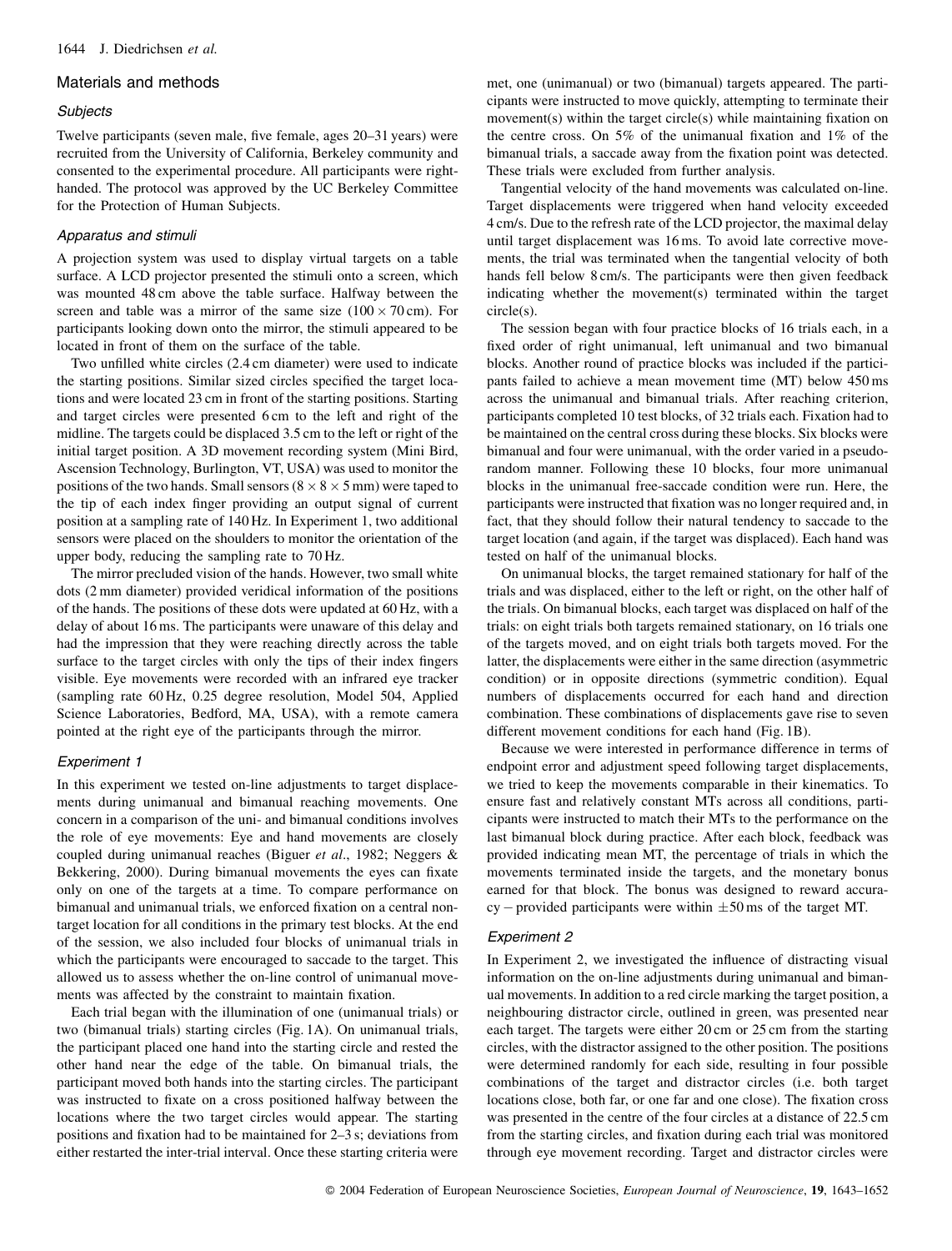

FIG. 1. Task and movement conditions in Experiment 1. (A) Participants placed their hands into the near circles to start each trial, and then fixated on the cross. At the appearance of the targets (black circles), they executed a unimanual or bimanual movement, reaching towards the target(s). As soon as the movement was initiated, one or both of the targets could be displaced to the left or the right (grey dotted circles). (B) Seven possible movement conditions for the left hand. In unimanual trials, the target could be either stationary (unimanual stationary) or displaced to either side (unimanual displacement). In bimanual trials, both targets could remain stationary (bimanual stationary), the left target could be displaced (bimanual one displacement) or the right target could be displaced (other displacement). When both targets were displaced, they could either jump in opposite directions (symmetric displacements) or in the same direction (asymmetric displacements). The movement conditions for the right hand are defined correspondingly. Thus, when the left hand executed a bimanual-one displacement movement, the right hand performed a bimanual-other displacement movement.

presented on both sides for uni- and bimanual trials. On bimanual blocks participants were instructed to reach to both target locations; on unimanual blocks they were instructed to reach for the target on the designated side and ignore the target on the other side. At movement onset, one of the four circles was displaced either to the left or to the right.

## Data analysis

Kinematic and eye movement traces were resampled at 333 Hz and aligned to the moment of target displacement. For each movement we tested whether the target displacement occurred when the velocity exceeded 4 cm/s and stayed above this rate for at least 100 ms. Trials in which the displacement was triggered prematurely due to noise in the system or brief movements before true movement onset were excluded from further data analysis (approximately 1% of the trials in Experiments 1 and 2). Endpoint error was defined as the average distance between hand position at the end of the movement and the centre of the target circle.

To evaluate the manner in which on-going movements were adjusted, we focused on the analysis of lateral velocity, that is, movement orthogonal to the primary reach but parallel to the target (or distractor) displacements. We first calculated two average kinematic profiles: one for trials in which the target was displaced to the left and one for trials in which the target was displaced to the right. Onset of the adjustment was defined as the time point in which the lateral difference between the average profiles exceeded 2 cm/s for at least 45 ms. We also quantified the rapidity with which the adjustments were implemented by calculating the lateral spatial distance between the average position profiles to leftward and rightward displaced target 290 ms after the target displacement. Half this distance is reported in Tables 1 and 2, to indicate how much on average a movement adjusted relative to a movement to a stationary target. The 290 ms time point was chosen, because it corresponded to the peak velocity in the lateral direction in Experiment 1 and to the point in time at which perturbations were most pronounced for reaches to stationary targets when the other target (or distractor in Experiment 2) was displaced. Similar results were obtained when the analyses were repeated using various time points between 260 and 330 ms.

# Results

# Experiment 1

## Unimanual fixation vs free-saccade condition

We first considered performance during unimanual trials with and without central fixation. As expected, a saccade towards the displaced target was detected on 90% of the trials in the free-saccade condition (Fig. 2B). The average time between the displacement of the target and the end of the saccade was  $234 \text{ ms } (SD = 20 \text{ ms})$ . Participants were successful in maintaining fixation when required to do so (saccades detected on 5% of the fixation trials), but they were unable to move as fast as in the free-saccade condition (Table 1),  $F_{1,11} = 6.25$ ,  $P = 0.030$ . Subjects also demonstrated a 12% increase in endpoint error when the target could not be fixated,  $F_{1,11} = 16.44$ ,  $P = 0.002$ .

Consistent with previous results (Martin & Prablanc, 1991), movements to displaced targets took 15 ms longer than movements to stationary targets,  $F_{1,11} = 41.0$ ,  $P < 0.001$ , and endpoint error increased,  $F_{1,11} = 7.08$ ,  $P = 0.02$ . The cost in MT was partly due to the longer movement path required to reach the laterally shifted target, and was similar in the fixation and in the free-saccade condition.

We examined the kinematic traces to determine when the participants adjusted their movements. Figure 2C shows the velocity profiles perpendicular to the main movement direction, separated for trials requiring an adjustment for target displacements to the left or to the right. The onset time of the adjustment can be quantified as the time point at which the two kinematic profiles diverge. Consistent with previous studies (Prablanc & Martin, 1992), the adjustments were detectable in the kinematic traces at latencies under 200 ms (Table 1). Adjustments began on average 24 ms earlier in the free-saccade than in the fixation condition,  $F_{1,11} = 18.94$ ,  $P = 0.001$ . To quantify how strong the initial adjustment was, we computed the spatial separation between average position traces for movements involving an adjustment and movements towards stationary targets. The results again indicated a larger adjustment (Table 1) when the participant was free to saccade to the target before and after displacement,  $F_{1,11} = 57.77$ ,  $P < 0.001$ .

In summary, the requirement to maintain fixation on the central nontarget led to a significant increase in endpoint error and a delay in the onset of the adjustment to a displaced target. Although slightly delayed, the time course of the adjustments in the fixation condition was similar to that observed in a more naturalistic situation (freesaccade condition), and subjects could terminate their movements within the target in 65% of the trials even when central fixation was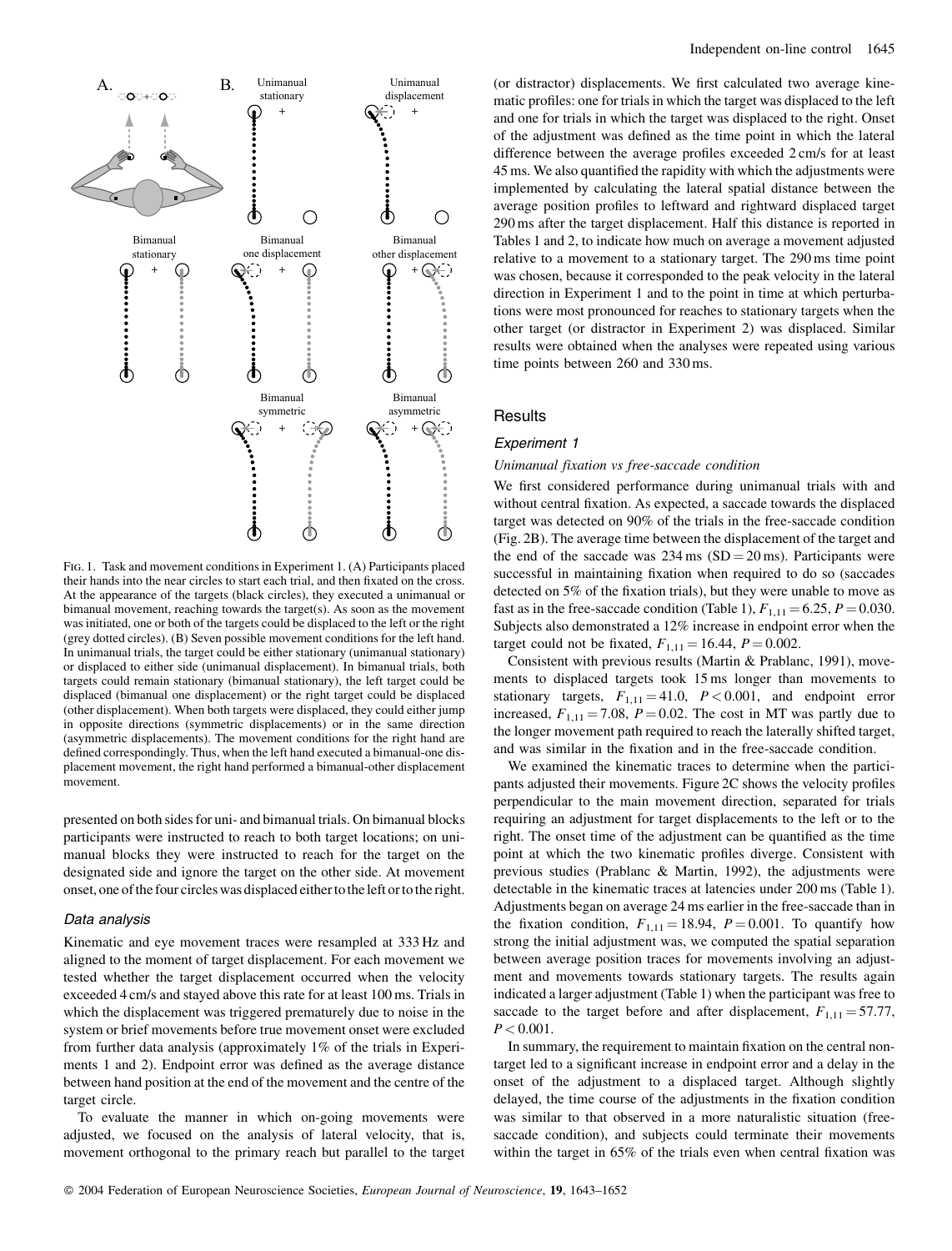TABLE 1. Kinematic measures for uni- and bimanual movements to stationary and displaced targets (Experiment 1)

|                     | Stationary target                 |                 |                    |                    | Displaced target   |          |                            |                           |                            |  |
|---------------------|-----------------------------------|-----------------|--------------------|--------------------|--------------------|----------|----------------------------|---------------------------|----------------------------|--|
|                     | Unimanual movement                |                 | Bimanual movement  |                    | Unimanual movement |          | Bimanual movement          |                           |                            |  |
|                     | Free<br>saccade                   | Fixation        | Both<br>stationary | Other<br>displaced | Free<br>saccade    | Fixation | One target<br>displacement | Symmetric<br>displacement | Asymmetric<br>displacement |  |
|                     | Movement time (ms)                |                 |                    |                    |                    |          |                            |                           |                            |  |
| Mean                | 393                               | 421             | 410                | 412                | 409                | 436      | 422                        | 428                       | 422                        |  |
| (SD)                | (56)                              | (73)            | (63)               | (64)               | (54)               | (67)     | (60)                       | (64)                      | (62)                       |  |
| Endpoint error (cm) |                                   |                 |                    |                    |                    |          |                            |                           |                            |  |
| Mean                | 0.94                              | 1.05            | 0.97               | 1.01               | 0.93               | 1.15     | 1.06                       | 1.10                      | 1.08                       |  |
| (SD)                | (0.12)                            | (0.15)          | (0.17)             | (0.14)             | (0.11)             | (0.16)   | (0.23)                     | (0.24)                    | (0.19)                     |  |
|                     | Onset of adjustment (ms)          |                 |                    |                    |                    |          |                            |                           |                            |  |
| Mean                |                                   | $\qquad \qquad$ |                    | -                  | 153                | 178      | 173                        | 177                       | 175                        |  |
| (SD)                | $\overline{\phantom{m}}$          |                 |                    | -                  | (6)                | (18)     | (11)                       | (12)                      | (14)                       |  |
|                     | Spatial separation at 290 ms (cm) |                 |                    |                    |                    |          |                            |                           |                            |  |
| Mean                |                                   |                 |                    | 0.21               | 2.64               | 1.68     | 1.55                       | 1.45                      | 2.01                       |  |
| (SD)                |                                   |                 |                    | (0.14)             | (0.49)             | (0.52)   | (0.52)                     | (0.55)                    | (0.55)                     |  |

Mean and (in parentheses) between-subject SD is reported. Movement times are measured from the moment of displacement until the hand moved slower than 8 cm/s. Endpoint error is calculated as the average distance from the movement endpoint to the centre of the target. The onset of adjustment refers to the interval from target displacement to the time at which there was a 2 cm/s difference in lateral velocity between trials involving inward and outward displacements. Spatial separation refers to the lateral distance of average position traces 290 ms after the displacement. [For simplicity, Table 1 presents the data collapsed over the left and the right hands. For completeness, hand was included as a factor in the ANOVAs. During unimanual trials, performance was slightly better with the dominant, right hand. Right-hand movements were 20 ms faster,  $F_{1,11} = 8.69$ ,  $P = 0.013$ , endpoint error was reduced,  $F_{1,11} = 6.86$ ,  $P = 0.024$ , and time of adjustment was earlier,  $F_{1,11} = 8.042$ ,  $P = 0.016$ . However, unless specifically noted, the factor hand did not interact with the other variables.]

TABLE 2. Kinematic measures for unimanual and bimanual movements when either target or distractor circles are displaced (Experiment 2)

|                     | Same-side target                  |          | Same-side distractor |          | Other-side target        |          | Other-side distractor |          |
|---------------------|-----------------------------------|----------|----------------------|----------|--------------------------|----------|-----------------------|----------|
|                     | Unimanual                         | Bimanual | Unimanual            | Bimanual | Unimanual                | Bimanual | Unimanual             | Bimanual |
| Movement time (ms)  |                                   |          |                      |          |                          |          |                       |          |
| Mean                | 420                               | 417      | 400                  | 398      | 396                      | 400      | 397                   | 398      |
| (SD)                | (56)                              | (52)     | (53)                 | (57)     | (55)                     | (57)     | (53)                  | (57)     |
| Endpoint error (cm) |                                   |          |                      |          |                          |          |                       |          |
| Mean                | 1.17                              | 1.11     | 1.03                 | 0.97     | 0.99                     | 0.95     | 1.00                  | 0.94     |
| (SD)                | (0.29)                            | (0.22)   | (0.16)               | (0.11)   | (0.12)                   | (0.11)   | (0.16)                | (0.10)   |
|                     | Onset of adjustment (ms)          |          |                      |          |                          |          |                       |          |
| Mean                | 198                               | 198      | 197                  | 194      |                          | 209      | 211                   |          |
| (SD)                | (21)                              | (21)     | (25)                 | (30)     | $\overline{\phantom{0}}$ | (20)     | (24)                  |          |
|                     | Spatial separation at 290 ms (cm) |          |                      |          |                          |          |                       |          |
| Mean                | 2.34                              | 2.20     | 0.32                 | 0.31     | $-0.02$                  | 0.14     | 0.11                  | 0.06     |
| (SD)                | (0.58)                            | (0.55)   | (0.14)               | (0.17)   | (0.09)                   | (0.12)   | (0.16)                | (0.11)   |

Mean and (in parentheses) between-subject SD is reported. For explanation of measures see Table 1.

maintained (compared with 75% when they were free to saccade to the target).

#### Independence of updating processes

We next compared trajectory adjustments between unimanual trials (with fixation) and bimanual trials. The latter consisted of three types of movements that required an on-line adjustment (Fig. 1B). In one condition, one target remained stationary and one target was displaced (bimanual-one condition). In the other two conditions, both targets were displaced – either in symmetric or asymmetric directions. Surprisingly, performance on bimanual trials was similar to, if not slightly better than, that observed on unimanual trials (Table 1). Movements were on average 11 ms faster in the bimanual conditions than in the unimanual condition,  $t_{11} = 2.47$ ,  $P = 0.03$ . Similarly, the endpoint error was slightly lower in the bimanual conditions, although this effect only approached significance,  $t_{11} = 1.97$ ,  $P = 0.07$ .

The time course of adjustments was similar in the unimanual, bimanual-one, bimanual-symmetric and asymmetric conditions (Fig. 2D). Most strikingly, the onset times of the movement adjustments following displacements did not differ across the four conditions,  $F_{3,33} = 1.47$ ,  $P = 0.239$ . Although we found differences between the three bimanual conditions (see below), the size of the adjustment at 290 ms did not differ between the unimanual and bimanual conditions on average,  $t_{11}$  < 1.

In summary, the participants were able to adjust as proficiently to two target displacements during bimanual reaching as to one target displacement during unimanual reaching. This surprising ability is indicative of parallel updating processes for the two hands.

## Interactions in allocentric coordinates

Although we failed to observe any general performance costs during bimanual reaching, we did observe subtle differences between the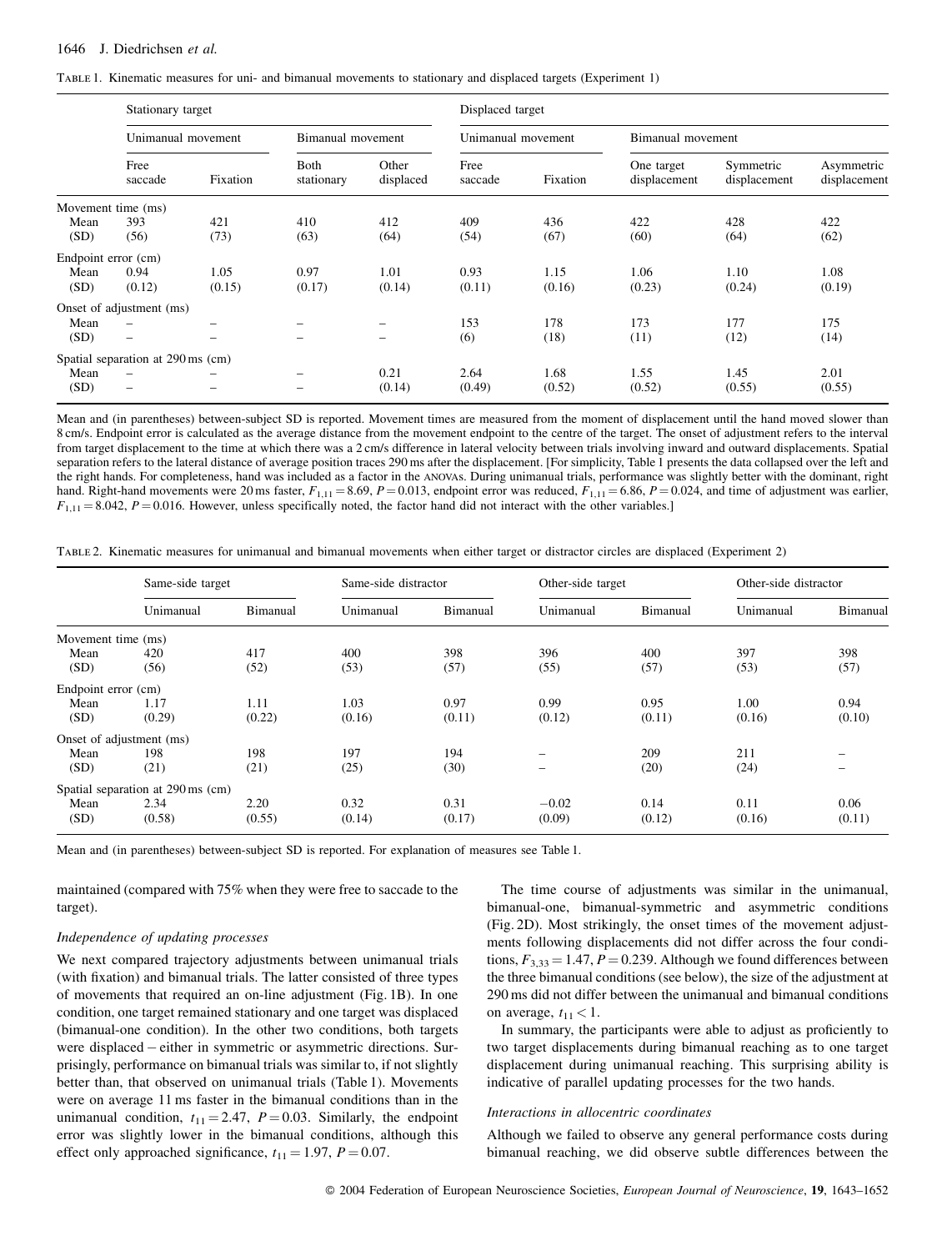

FIG. 2. Average hand-velocity traces for the left hand of one participant in Experiment 1. All traces were temporally aligned to the target displacement (0 ms). (A) Velocity in the main movement direction in unimanual fixate and free-saccade conditions. (B) Lateral eye position in the free-saccade condition. Initial fixation on the left target  $(-6 \text{ cm})$  was followed by an eye movement when the target was displaced to the right (solid) or left (dotted). Fixation was maintained on a central cross  $(0 \text{ cm}, \text{ not shown})$  in the fixation condition.  $(C)$ Lateral velocity of the left hand when moving to a target displaced to the left (dotted) or right (solid). The onset of the adjustment in the free-saccade condition (red) was earlier than in the fixation condition (black). The initial negative lateral velocity corresponds to an outward curvature of the movement and can be observed across all conditions. (D) Lateral velocity in the three bimanual conditions. Adjustments followed a roughly equivalent time-course in all conditions

bimanual conditions, indicative of interactions between the two hands (Table 1). While endpoint error did not differ,  $F_{2,22}$  < 1, movements were 6 ms slower in the symmetric condition than in the asymmetric condition and bimanual-one condition,  $F_{2,22} = 4.60$ ,  $P = 0.021$ . Furthermore, the size of the adjustment (the lateral distance from non-adjustment trials 290 ms after target displacement, Table 1) was significantly larger in the asymmetric condition than in the symmetric or the bimanual-one displacement condition,  $F_{2,22} = 39.14$ ,  $P < 0.001$ .

This finding is unexpected given that many theories of bimanual coupling emphasize on interactions that favour symmetrical movements with respect to the body midline. Swinnen et al. (1997, 1998) refers to this constraint as egocentric (a bias for movements to be mirror-symmetric), in contrast to an allocentric constraint (bias for the movements to follow the same direction in external space). They showed that, although both constraints can be observed in the same task, the egocentric constraint dictated interference in cyclical bimanual line drawing movements (Swinnen et al., 2002). In contrast, in our visually guided reaching task, performance was consistently better when the targets were displaced in the same direction in external space.

Further evidence that the interactions in this task occur in allocentric coordinates comes from an effect observed in the bimanual-one condition. On these trials, one hand reached to a displaced target; the other hand reached to a stationary target. We refer to the latter movement as 'bimanual-other' to emphasize that it is the other hand's trajectory that required an adjustment following a target displacement (Fig. 1B). Optimal performance for the bimanual-other movement would involve a straight path trajectory to the stationary target. However, the results indicated that the trajectory for this hand consistently showed a slight perturbation (Fig. 3) and this perturbation was in the same direction as the target displacement for the other hand. For example, if the target for the right hand movement was displaced outward, the reaching movement of the left hand to a stationary target was briefly perturbed inward. This perturbation was corrected quickly with the direction of the lateral movement reversing within 100 ms, ensuring that the movement ended near the stationary target. To quantify the strength of the perturbation, we computed the lateral spatial separation in between the trajectories at 290 ms. As a baseline we used the lateral deviation from trials in which both targets remained stationary. The mean perturbation for the trajectory towards a stationary target was 0.21 cm, and the deviation was in the same direction as the target displacement (and movement adjustment) for the other



FIG. 3. A transient perturbation of the left-hand trajectory when the right hand adjusted for a target displacement. (A) Lateral velocity when the left hand moved to a stationary target while the right hand moved to a displaced target. A rightward adjustment of the right-hand movement produced an initial rightward perturbation of the left-hand trajectory (positive velocity, solid), followed by a correction that ensured that the movement terminated near the stationary target. Leftward displacement of the right-hand target produced an initial leftward perturbation of the left-hand trajectory (dotted). (B) Average position traces for the velocity data shown in (A). The right target was displaced either to the left (grey trace) or to the right (black trace). The left target remained stationary. While the right hand trajectory showed an adjusted for the target displacement, a transient perturbation was observed in the left-hand trajectory. This perturbation is in the same direction as the right target displacement (and movement adjustment), with direction defined in terms of allocentric coordinates.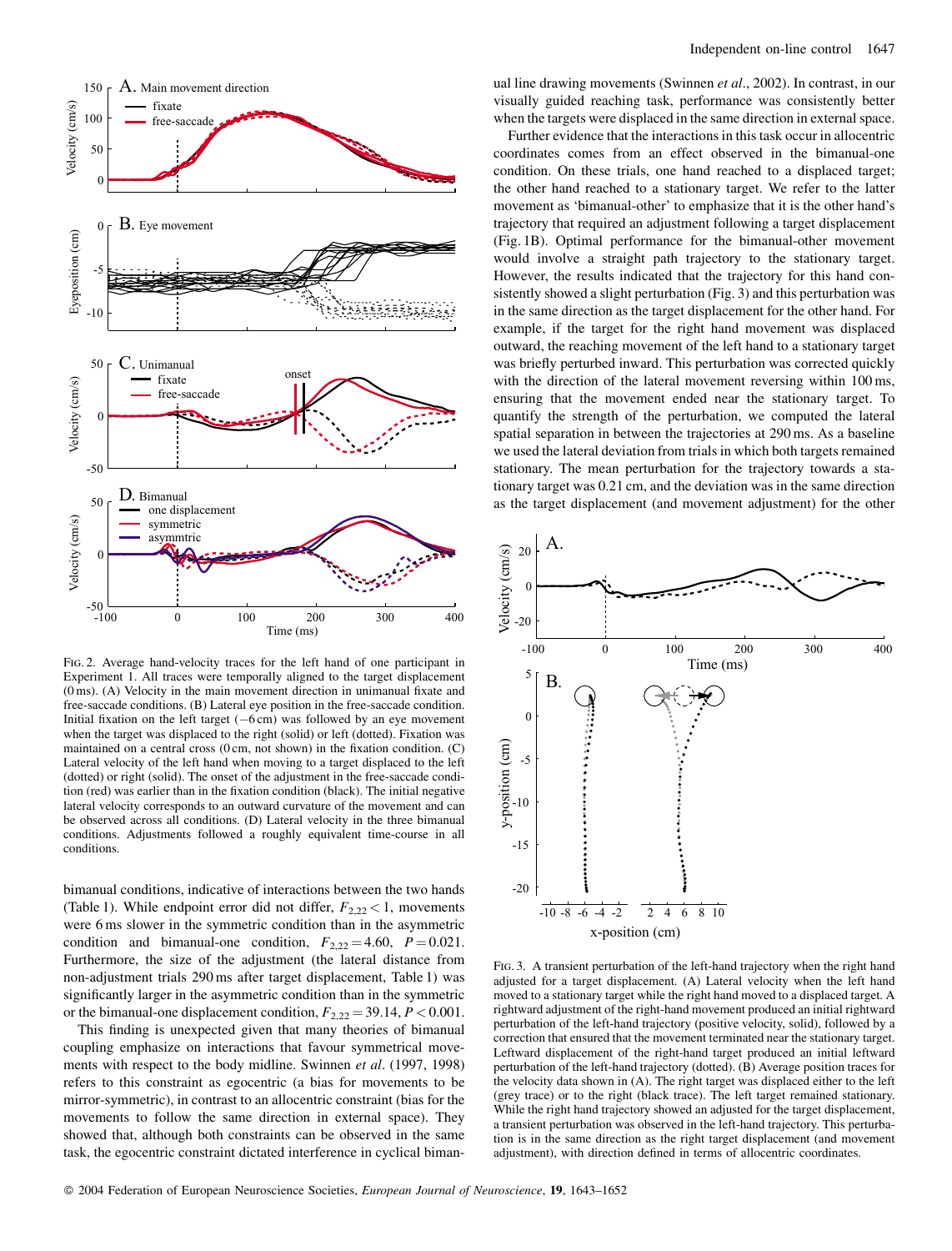

FIG. 4. Movement conditions for the left hand in Experiment 2. Red circles signified target locations (shown as dark grey disks), although no movement was required of the right hand on unimanual trials. Each target was accompanied by a green distractor (shown as light grey disks), presented either above or below the target. One of the four objects could be displaced, creating four conditions: the target of the movement (same target), the neighbouring distractor (same distractor), the target on the opposite side (other target) and the distractor on the opposite side (other distractor). Fixation was always on the central fixation cross. Conditions for the right hand were defined correspondingly.

hand,  $t_{11} = 4.83$ ,  $P = 0.001$ . Although this perturbation was rather small and did not increase endpoint error, it was observed in 22 out of the 24 tested hands. Furthermore, we have replicated this effect in other studies with a different set of participants (Nambisan et al., 2002).

We considered the hypothesis that the perturbation of the straight movement might be due to biomechanical factors. When a target is displaced, a rapid adjustment is made by the arm reaching towards that target. This adjustment might produce a slight rotation or lateral shift of the participant's trunk, resulting in a perturbation of the other hand in the same direction as the adjustment. To assess rotation and shift of the trunk, recording markers were placed on the shoulders of each participant (Fig. 1A). Contrary to the biomechanical hypothesis, on trials in which only one target was displaced, the trunk rotated in the opposite direction by 0.19 degrees,  $t_{11} = 1.82$ ,  $P = 0.09$ , and shifted in the opposite direction by 0.11 cm,  $t_{11} = 2.88$ ,  $P = 0.013$ . Thus, when the right hand responded to a displacement in the outward direction, the trunk rotated slightly counterclockwise and shifted to the left. This effect occurred simultaneously with the adjustment (between 190 and 290 ms) and was likely induced by interaction torques arising from the acceleration of the adjusting hand (Bastian et al., 1996). If the other arm is modelled as a passive two-joint pendulum, these effects would be expected to create a perturbation of the hand in a mirror-symmetric direction. [We also assessed whether the difference between symmetric and asymmetric trials could be explained by shoulder rotation. While the torques generated by the two arm movements were balanced in the symmetric condition, we did observe a small, initial rotation against the direction of the adjustment in the asymmetric condition, followed later (after 320 ms) by a rotation in the direction of the adjustment (peaking at about 1 degree in the end of the trial). Based on this, we would have expected a cost on asymmetric trials in the early phase of the adjustment, because the arms would have had to compensate for the trunk rotation. The opposite was observed.] Thus, we

conclude that the observed perturbations can not be accounted for by biomechanical influences and must rather be caused by a transient alteration of the motor command to the arm reaching toward the stationary target.

#### Experiment 1 summary

The participants were able to make simultaneous on-line adjustments when reaching for two separate targets. Endpoint error on trials in which both targets were displaced was similar to that found on trials in which only one target was displaced (either uni- or bimanual trials), and the timing of the adjustments was similar across all conditions. Despite an overall picture of parallel control, there were subtle interactions between the two movements on bimanual trials. These interactions led to coupling between the hands in terms of allocentric rather than egocentric, mirror-symmetric coordinates. Given that these interactions can not be explained by eye movements or biomechanical factors, we explore their source in the second experiment.

# **Experiment 2**

Intermanual interactions in Experiment 1 were observed in allocentric coordinates, with the clearest demonstration occurring on bimanual trials in which only one target was displaced. In addition to the (appropriate) adjustment of the trajectory produced by the hand reaching towards the displaced target, there was a transient deviation in the same direction by the hand moving towards a stationary target. One hypothesis is that this perturbation results from interactions at a perceptual level. The displacement of the target generates a fast visual motion signal (Schmolesky et al., 1998). This signal might be projected to both updating systems, causing an initial perturbation in the direction of the displaced target. The transient signal would be quickly offset by the persistence of the stationary target, allowing the updating process to re-adjust the trajectory so to terminate the movement at the appropriate location. We will refer to this idea as the 'perceptual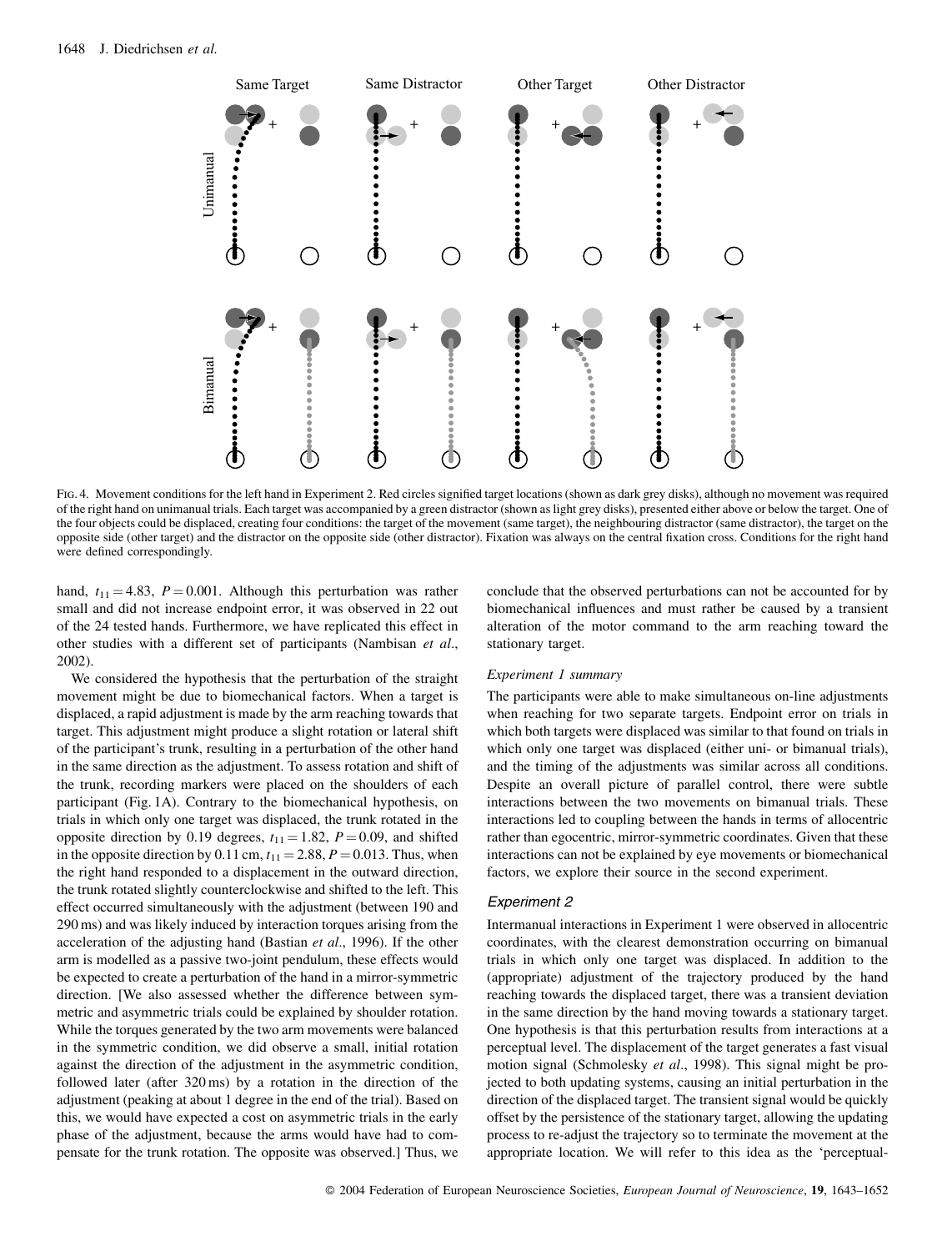leakage' hypothesis to capture the idea that the salient visual displacement broadcasts to both updating systems. In the strongest form, the hypothesis predicts that transient motion signals cause a perturbation, regardless of the task relevance of the moving stimulus.

Alternatively the interaction could occur at later stages of processing. For example, the generation of a movement command 'Move Right' following a displacement of one target to the right might have a transient influence on both updating systems, similar to the way crosstalk was assumed to occur in the perceptual-leakage model. Here, the interactions occur between spatial representations guiding the movements (Heuer, 1993; Spijkers & Heuer, 1995; Heuer et al., 2001) rather than between purely perceptual representations. As noted in the Introduction, interference between signals involved in movement planning and execution have generally been assumed to cause a bias towards mirror-symmetric movements (see Heuer, 1993; Heuer et al., 2001: Cardoso de Oliveira, 2002). However, it is possible that visually guided movements are parameterized and planned in terms of visual rather than joint coordinates, which would give rise to an allocentric constraint.

Experiment 2 was designed to directly test the perceptual-leakage hypothesis. Two objects appeared on each side of fixation: a red target and a green distractor (Fig. 4). Either object could be displaced once the movement was initiated. If transient movement perturbations result from visual motion signals, it should be possible to induce such perturbations by the displacement of the distractor. This perturbation may be observed in the trajectory of the hand moving to the stationary target on the same side as the distractor (same-distractor condition). Moreover, a perturbation to a trajectory would be expected when a target or distractor on the other side was displaced (other-distractor and other-target conditions). Because fixation was always on the centre location, the unimanual and bimanual trials were perceptually very similar. Thus, perceptual leakage should even be evident on unimanual trials. Alternatively, if the perturbation reflects interactions at the level of response planning and execution, they should only be evident when the other hand adjusts to a target displacement, i.e. in the bimanualother-target condition.

## Unimanual vs bimanual

Restricting the analysis to data from trials in which fixation was maintained (97% of the trials), participants successfully matched MTs between the unimanual and bimanual conditions (Table 2),  $F_{1,11}$  < 1, and terminated the movements with equal endpoint error,  $F_{1,11} = 2.24$ ,  $P = 0.163$ . The onset of the adjustment when moving to a displaced target (Fig. 5A) was slightly later than in Experiment 1. The presence of distractor circles and the fact that only one-quarter of the movements actually demanded an on-line adjustment (compared with half in Experiment 1) may be responsible for this difference. The onset of the adjustment was similar for unimanual and bimanual trials,  $F_{1,11}$  < 1, and the spatial separation at 290 ms was statistically equivalent,  $F_{1,11} = 2.19$ ,  $P = 0.166$ . Thus, the results replicated the primary finding of Experiment 1, showing similar updating during uni- and bimanual reaches. [Again, the results are averaged across hands. The right hand moved 25 ms faster than the left in unimanual trials, but only 7 ms faster in bimanual trials, yielding a significant effect of hand,  $F_{1,11} = 5.13$ ,  $P = 0.045$ , and hand  $\times$  hand condition (unimanual vs bimanual) interaction,  $F_{1,11} = 7.159$ ,  $P = 0.022$ . No significant differences between the hands, or interactions involving the hand factor were observed for spatial error or onset of adjustment.]

## Perceptual-leakage vs movement-planning hypothesis

When reaching for a displaced target, MT increased by 20 ms,  $F_{3,33} = 58.08$ ,  $P < 0.001$ , and endpoint error increased by 16%



FIG. 5. Lateral velocity profiles for the left hand averaged over all participants in Experiment 2. (A) Rapid adjustments are visible when reaching to a displaced target, and these are comparable for unimanual (black) and bimanual (grey) trials. Solid traces indicate average lateral velocity when the target was displaced to the right and dotted traces when the target was displaced to the left. (B) When a neighbouring distractor was displaced, a perturbation in the direction of the displacement became evident about 200 ms after the displacement. This perturbation was corrected by the reversal of the lateral movement component (observe different scale than in A). (C) When the other target was displaced, a perturbation, again in the same direction as the displacement, was observed on bimanual trials. (D) A slight perturbation was observed when the other distractor was displaced.

(Table 2),  $F_{3,33} = 9.34$ ,  $P < 0.001$ . No significant differences between the remaining conditions was found, neither in the MTs,  $F_{2,22}$  < 1, nor in endpoint error,  $F_{2,22} = 1.11$ ,  $P = 0.346$ .

In support of the perceptual-leakage hypothesis, we found transient perturbations of movements directed to a stationary target when the neighbouring distractor was displaced (Fig. 5B). The onset of this perturbation was as early as the onset of the adjustment when the target itself was displaced,  $F_{1,11} = 2.51$ ,  $P = 0.144$ . Using the time window of  $290 \text{ ms}$ , the perturbation induced a spatial separation of  $0.63 \text{ cm}$ between the mean trajectories when the distractor was displaced to the right and when it was displaced to the left. Thus, the average size of the involuntary adjustment to either side was  $0.32 \text{ cm} - \text{a}$  highly significant perturbation both for unimanual,  $t_{11} = 7.89$ ,  $P < 0.001$ , and for bimanual movements,  $t_{11} = 6.24$ ,  $P < 0.001$ .

Interestingly, the timing and magnitude of the perturbation was similar in the unimanual and bimanual conditions; a direct comparison yielded no significant differences (both  $t < 1$ ). Given our use of a blocked design, it was reasonable to expect participants to have attended to one side on the unimanual trials. This might have led them to be more adept in ignoring the irrelevant distractor. Instead, the results suggest that the perturbation reflects the operation of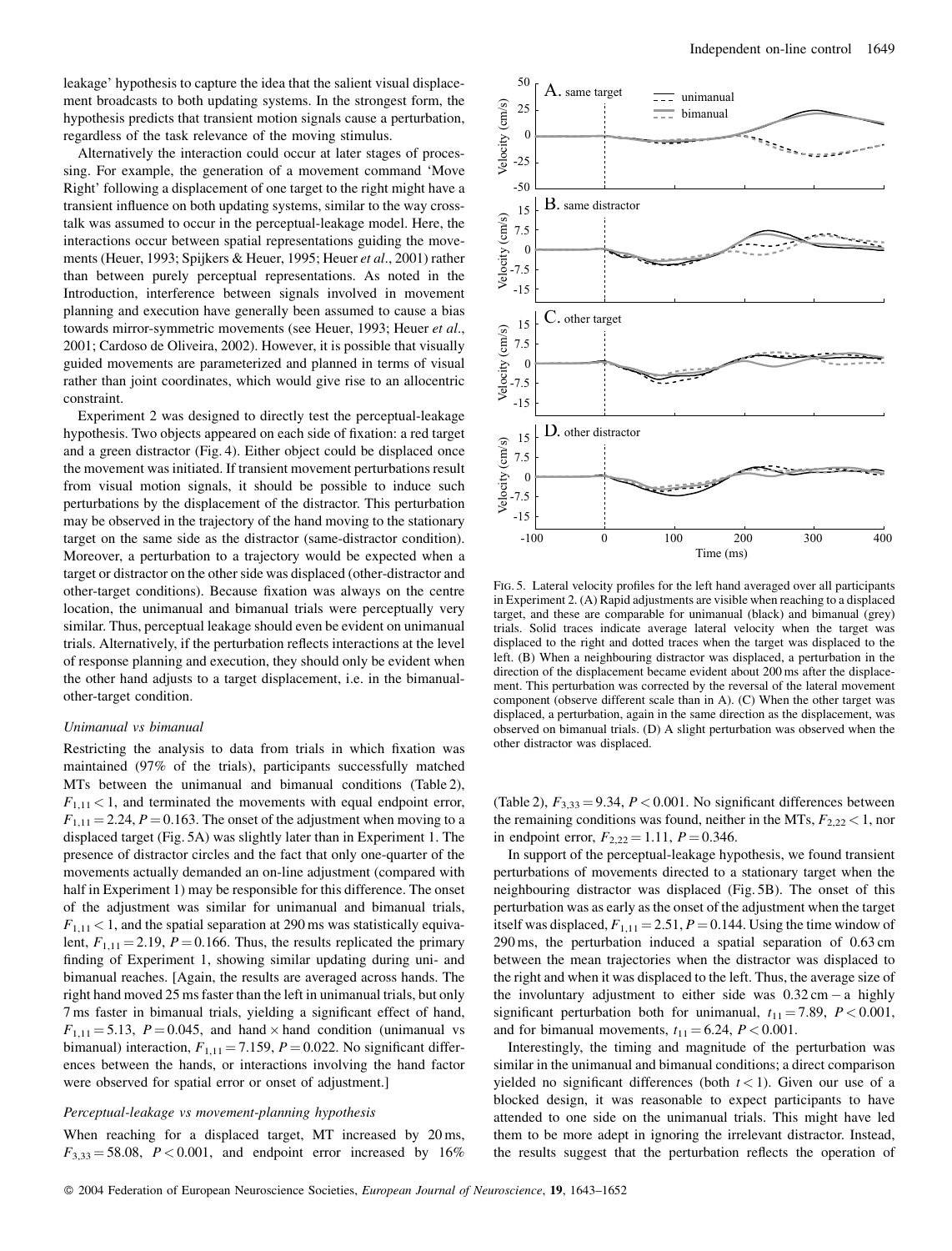a preattentive updating process (Day & Lyon, 2000; Pisella et al., 2000).

The results of the other-target condition provide evidence for the movement-planning hypothesis. On bimanual trials, a perturbation was again observed (Fig. 5C). Similar to what was found in Experiment 1, the perturbation was 0.14 cm in the direction of the displaced target at 290 ms,  $t_{11} = 4.16$ ,  $P = 0.001$ . However, the perturbation was not present in the unimanual condition,  $t_{11}$  < 1: the trajectory in reaching for a stationary target on unimanual trials was not perturbed when the 'target' on the other side was displaced. These results indicate that the perceptual-leakage hypothesis can not provide a complete account for the intermanual interactions. However, in favour of the perceptualleakage hypothesis, we observed a small but significant perturbation when the distractor on the other side was displaced (Fig. 5D, Table 2),  $t_{11} = 2.77$ ,  $P = 0.018$ , averaged over uni- and bimanual conditions.

# Experiment 2 summary

The results indicate that interference may occur between both perceptual and action-related representations. When reaching for a stationary target, perturbations were observed when the neighbouring distractor was displaced and, although much smaller, when the distractor on the other side was displaced. This finding argues that interference can occur when the other hand is moving to a stationary target or even when the other hand is not moving at all. It would appear that these perturbations result from the visual movement of the distractors, consistent with the perceptual-leakage hypothesis. However, the perturbation in reaching toward a stationary object was strongest when the other arm was reaching toward a displaced target. This result suggests that interactions also occur between action-related representations. As in Experiment 1, all interactions were defined in an allocentric frame of reference.

# Discussion

The present experiments demonstrate the efficiency of the human visuo-motor system in simultaneously controlling and adjusting two reaching movements. On measures of speed and endpoint accuracy, performance was comparable on conditions in which a single hand was used to reach to one target location or two hands were used to simultaneously reach to two target locations. The lack of a notable disruption to performance during bimanual reaching is especially striking in that the participants were able to readily modify movement trajectories, regardless of whether one or both targets were displaced. While much of the bimanual coordination literature has focused on interactions that constrain performance (e.g.Sherwood, 1994; Semien et al., 1995; Spijkers & Heuer, 1995), these results are in accord with our starting observation that people do not find it difficult to reach for two different objects simultaneously.

The current experiments provide a first demonstration of parallel online control of two visually guided movements. While this skill did not seem to change critically with practice in this experiment, visually guided reaching movements are themselves highly practised and our findings emphasize the automaticity of the neural systems underlying this behaviour (Pisella et al., 2000; Glover, 2004). The efficiency with which the participants made the adjustments on bimanual trials argues for independent controllers rather than a dependency on shared resources such as a single updating process or a general attentional resource.

One limitation, however, is specific to bimanual reaching: whereas people typically look at the target location for a reaching movement (Biguer et al., 1982; Neggers & Bekkering, 2000), it is not possible to simultaneously fixate two objects. In fact, we did find that the speed and efficiency with which participants made on-line adjustments decreased when fixation at a non-target location was required compared with when they were free to move their eyes. However, overt eye movements are not a necessary condition for fast on-line adjustments; accuracy remained very high with only a slight delay in the onset of the adjustment, even when central fixation had to be maintained.

Despite the overall proficiency and independence of parallel adjustments, we found some subtle signs of interference between the actions of the two hands. In contrast to an extensive literature on the preference of the human motor system for mirror-symmetric movements (Kelso et al., 1979; Turvey et al., 1986; Swinnen, 2002; Swinnen et al., 2002), or movements that have real or anticipated mirror-symmetric perceptual consequences (Mechsner et al., 2001), the present study shows a preference for movement adjustments in the same direction in allocentric coordinates. When only one target was displaced, the trajectory of the hand reaching for the stationary target exhibited a transient perturbation in the same direction as the displacement. Furthermore, adjustments were faster and more accurate when the two targets were displaced in the same direction than in mirror-symmetric directions. These findings indicate that interference between the two hands during visually guided reaching movements leads to a allocentric rather than egocentric constraint (Swinnen et al., 1997). Consistent with these findings, Bogaerts et al. (2003) recently reported that isodirectional, but not mirror-symmetric, visual feedback stabilizes alternating hand movements

What then is the nature of the neural codes that underlie bimanual interference in allocentric coordinates? Experiment 2 demonstrated that reaching movements to stationary targets can be perturbed by the displacement of a neighbouring distractor. These perturbations were again transient; a reversal of direction was observed within 100 ms of the perturbation onset, and the end points of the reaching movements were as accurate as on trials without perturbation. This finding is consistent with other studies demonstrating the influence of unrelated visual motion signals on ongoing reaching movements (Day & Lyon, 2000; Pisella et al., 2000; Whitney et al., 2003), and indicates that the spatial representations guiding these movements are easily influenced by visual input.

Nonetheless, our results indicate that a perceptual-leakage hypothesis does not provide a complete account of the intermanual interference effects. A pronounced perturbation of the trajectory to a stationary target occurred when the other hand was required to adjust to the displacement of its target. If that 'target' was displaced on unimanual trials, no perturbation was observed. Because central visual fixation was enforced in both conditions, the visual information was identical in the uni- and bimanual trials. [It is possible that the lack of a perturbation on the unimanual trials reflects a change in the focus of attention. On unimanual trials, the participants could covertly focus attention on the task-relevant side, thus attenuating the effect of stimulus information from the task-irrelevant side. While this hypothesis warrants further exploration, it would also suggest that we should have observed a difference between the unimanual and bimanual conditions on trials in which a neighbouring distractor was displaced.] Thus, interference might occur between visually driven neural codes that represent potential targets of reaching movements, as found in dorsal premotor cortex (Cisek & Kalaska, 2002) or area 5 of the parietal cortex (Andersen et al., 1985; Lacquaniti et al., 1995).

We propose a fundamental difference exists between interference effects observed during simple, visually guided, reaching movements and more complex internally guided movements. Movements planned and controlled without strong visual guidance are hypothesized to require greater involvement of the supplementary motor area (SMA) (Goldberg, 1985; Shima & Tanji, 1998; Debaere et al., 2003). Neural interactions between the two halves of the SMA are likely to be much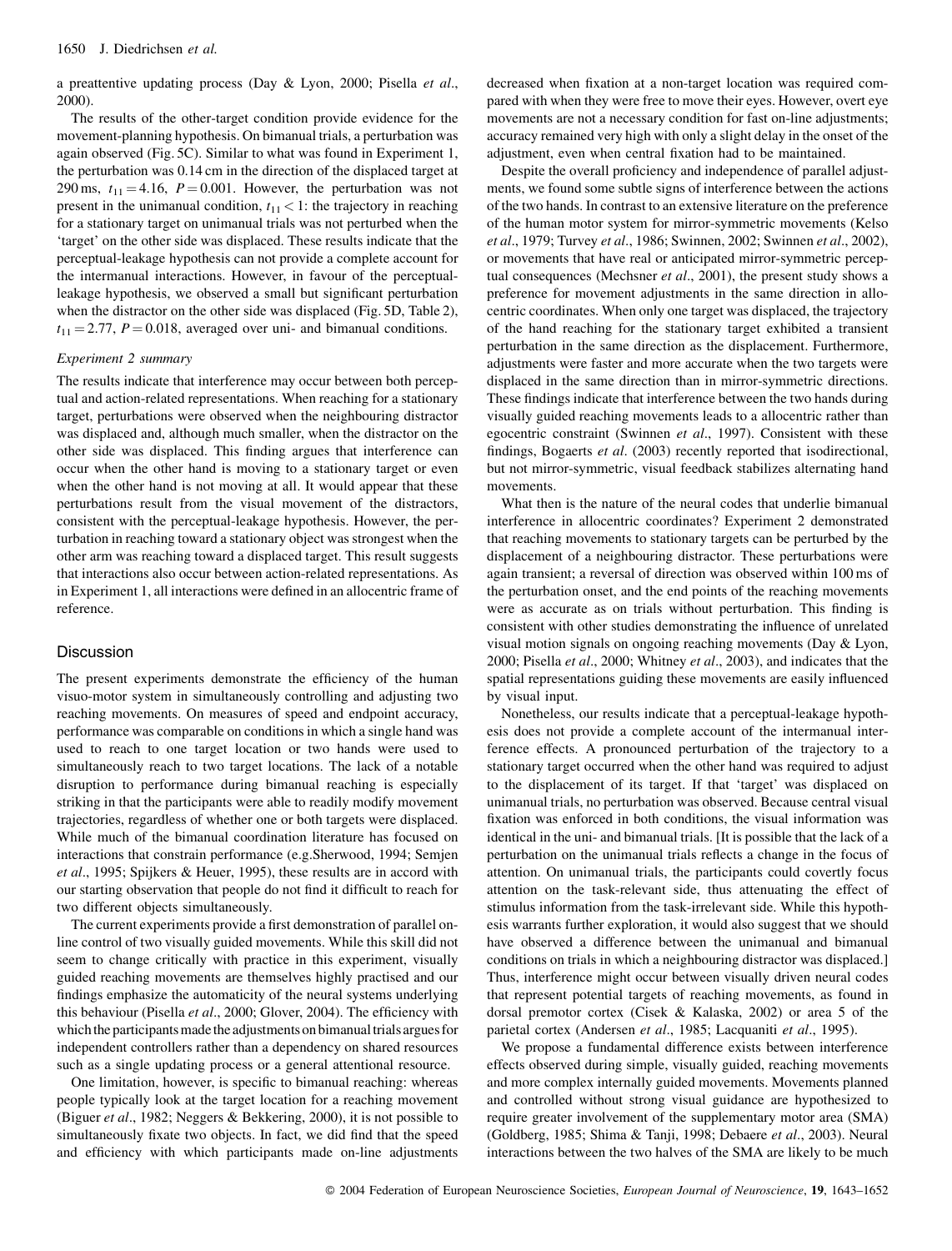more pronounced than between areas involved in visually guided reaching movements, consistent with the high density of transcallosal connections in the SMA (Rouiller et al., 1994). Furthermore, we hypothesize that interactions between the two halves of the SMA may be manifest in joint centred or egocentric coordinates, accounting for the strong egocentric constraint observed during complex coordinative behaviours like circle drawing (Carson, 1995; Semjen et al., 1995). In favour of this view, SMA activation is elevated during the production of asymmetric movements compared with symmetric movements (Jäncke et al., 1998, 2000; Debaere et al., 2001; Tracy et al., 2001). Furthermore, transcranial magnetic stimulation of the SMA disrupts the timing of asymmetric movements (Serrien et al., 2002; Steyvers et al., 2003) or induces phase transitions towards the more stable symmetric mode of coordination (Meyer-Lindenberg et al., 2002).

In contrast, the functional contribution of the SMA to simple visually guided reaching movements may be minimal (Shima & Tanii, 1998). Such movements have been associated with a distributed network of cortical areas including posterior parietal cortex (Desmurget et al., 1999; Pisella et al., 2000) and dorsal premotor cortex (Debaere et al., 2003). This may preclude strong interference associated with joint-centred coordinates. In the posterior parietal cortex, targets of reaching movements are represented in gaze-centred coordinates (Medendorp  $\&$  Crawford, 2002). Because these representations are also used to guide eye movements (Medendorp et al., 2003), interactions between these visual representations would most likely cause interactions in allocentric rather than joint coordinates.

Our current results add to the recent literature demonstrating that visual (Swinnen et al., 1993; Mechsner et al., 2001) and haptic (Kelso et al., 2001) information can greatly attenuate the costs associated with asymmetric bimanual movements. Furthermore, the tendency towards spatially symmetric movements is greatly attenuated or abolished after callosotomy (Franz et al., 1996; Serrien et al., 2001; Kennerley et al., 2002; Diedrichsen et al., 2003). Taken together, these results indicate that the tendency to symmetry does not reflect constraints arising from hard-wired features of the motor pathways such as the interaction of crossed and uncrossed cortico-spinal projections (Cattaert et al., 1999). Rather, bimanual constraints may reflect inter-cortical interactions between neural codes that represent actions at an abstract level and are influenced by perceptual information.

The present results provide a demonstration that the tendency towards mirror-symmetric movements can be overridden, with people exhibiting a bias to move the limbs in the same spatial direction. We propose that bimanual movements planned in absence of an external spatial movement goal expose a strong mirror-symmetric bias because of their reliance on shared representations, and these representations tend to be based on egocentric reference frames. Visually guided movements, in contrast, exhibit a much higher degree of independence and the subtle interactions occur in a reference frame in allocentric coordinates.

## Acknowledgements

This study was supported by Grants NS17778, NS 30256 and NS40813 from the National Institute of Health. The authors thank Paul Cisek, Opher Donchin, Scott Glover and two anonymous reviewers for helpful comments, and Mark D'Esposito for generously providing the eye monitoring equipment.

# Abbreviations

MT, movement time; SMA, supplementary motor area.

# References

Andersen, R.A., Essick, G.K. & Siegel, R.M. (1985) Encoding of spatial location by posterior parietal neurons. Science, 230, 456–458.

- Bastian, A.J., Martin, T.A., Keating, J.G. & Thach, W.T. (1996) Cerebellar ataxia: abnormal control of interaction torques across multiple joints. J. Neurophysiol., 76, 492-509.
- Biguer, B., Jeannerod, M. & Prablanc, C. (1982) The coordination of eye, head, and arm movements during reaching at a single visual target. Exp. Brain Res., 46.  $301 - 304$ .
- Bogaerts, H., Buekers, M.J., Zaal, F.T. & Swinnen, S.P. (2003) When visuomotor incongruence aids motor performance: the effect of perceiving motion structures during transformed visual feedback on bimanual coordination. Behav. Brain Res., 138, 45-57.
- Cardoso de Oliveira, S. (2002) The neural basis of bimanual coordination: recent neurophysiological evidence and functional models. Acta Psychol., 110. 139-159.
- Carlton, L.G. (1981) Processing visual feedback information for movement control. J. Exp. Psychol. Hum. Percept. Perform., 7, 1019-1030.
- Carson, R.G. (1995) The dynamics of isometric bimanual coordination. Exp. Brain Res., 105, 465-476.
- Cattaert, D., Semjen, A. & Summers, J.J. (1999) Simulating a neural cross-talk model for between-hand interference during bimanual circle-drawing. Biol. Cybern., 81, 343-358.
- Cisek, P. & Kalaska, J.F. (2002) Simultaneous encoding of multiple potential reach directions in dorsal premotor cortex. J. Neurophysiol., 87, 1149-1154.
- Day, B.L. & Lyon, I.N. (2000) Voluntary modification of automatic arm movements evoked by motion of a visual target. Exp. Brain Res., 130,  $159 - 168$
- Debaere, F., Swinnen, S.P., Beatse, E., Sunaert, S., Van Hecke, P. & Duysens, J. (2001) Brain areas involved in interlimb coordination: a distributed network. Neuroimage, 14, 947-958.
- Debaere, F., Wenderoth, N., Sunaert, S., Van Hecke, P. & Swinnen, S.P. (2003) Internal vs external generation of movements: differential neural pathways involved in bimanual coordination performed in the presence or absence of augmented visual feedback. Neuroimage, 19, 764-776.
- Desmurget, M., Epstein, C.M., Turner, R.S., Prablanc, C., Alexander, G.E. & Grafton, S.T. (1999) Role of the posterior parietal cortex in updating reaching movements to a visual target. Nat. Neurosci., 2, 563–567.
- Desmurget, M. & Grafton, S. (2000) Forward modeling allows feedback control for fast reaching movements. Trends Cogn. Sci., 4, 423-431.
- Diedrichsen, J., Hazeltine, E., Kennerley, S. & Ivry, R.B. (2001) Moving to directly cued locations abolishes spatial interference during bimanual actions. *Psychol. Sci.*, 12, 493-498.
- Diedrichsen, J., Hazeltine, E., Nurss, W.K. & Ivry, R.B. (2003) The role of the corpus callosum in the coupling of bimanual isometric force pulses. J. Neurophysiol., 90, 2409-2418.
- Franz, E.A. (1997) Spatial coupling in the coordination of complex actions. Q. J. Exp. Psychol. A, 50, 684-704.
- Franz, E.A., Eliassen, J.C., Ivry, R.B. & Gazzaniga, M.S. (1996) Dissociation of spatial and temporal coupling in the bimanual movements of callosotomy patients. Psychol. Sci., 7, 306-310.
- Glover, S. (2004) Separate visual representations in the planning and control of action. Behav. Brain Sci., in press.
- Goldberg, G. (1985) Supplementary motor area structure and function. Rev. Hypotheses Behav. Brain Sci., 8, 567-616.
- Goodale, M.A., Pelisson, D. & Prablanc, C. (1986) Large adjustments in visually guided reaching do not depend on vision of the hand or perception of target displacement. Nature, 320, 748-750.
- Heuer, H. (1993) Structural constraints on bimanual movements. *Psychol. Res.*, 55, 83-98.
- Heuer, H., Kleinsorge, T., Spijkers, W. & Steglich, W. (2001) Static and phasic cross-talk effects in discrete bimanual reversal movements. J. Motor Behav.,  $33.67 - 85.$
- Jäncke, L., Peters, M., Himmelbach, M., Noesselt, T., Shah, J. & Steinmetz, H. (2000) fMri study of bimanual coordination. Neuropsychologia, 38, 164-174.
- Jäncke, L., Peters, M., Schlaug, G., Posse, S., Steinmetz, H. & Mueller-Gaertner, H.W. (1998) Differential magnetic resonance signal change in human sensorimotor cortex to finger movements of different rate of the dominant and subdominant hand. Cogn. Brain Res., 6, 279-284.
- Kelso, J.A.S. (1984) Phase transitions and critical behavior in human bimanual coordination. Am. J. Physiol., 246, R1000-R1004.
- Kelso, J.A.S. (1995) Dynamic Patterns: the Self-Organization of Brain and Behaviour. MIT Press, Cambridge, MA.
- Kelso, J.A.S., Fink, P.W., DeLaplain, C.R. & Carson, R.G. (2001) Haptic information stabilizes and destabilizes coordination dynamics. Proc. R. Soc. Lond. B Biol. Sci., 268, 1207-1213.
- Kelso, J.A.S., Southard, D.L. & Goodman, D. (1979) On the coordination of twohanded movements. J. Exp. Psychol. Hum. Percept. Perform., 5, 229-238.